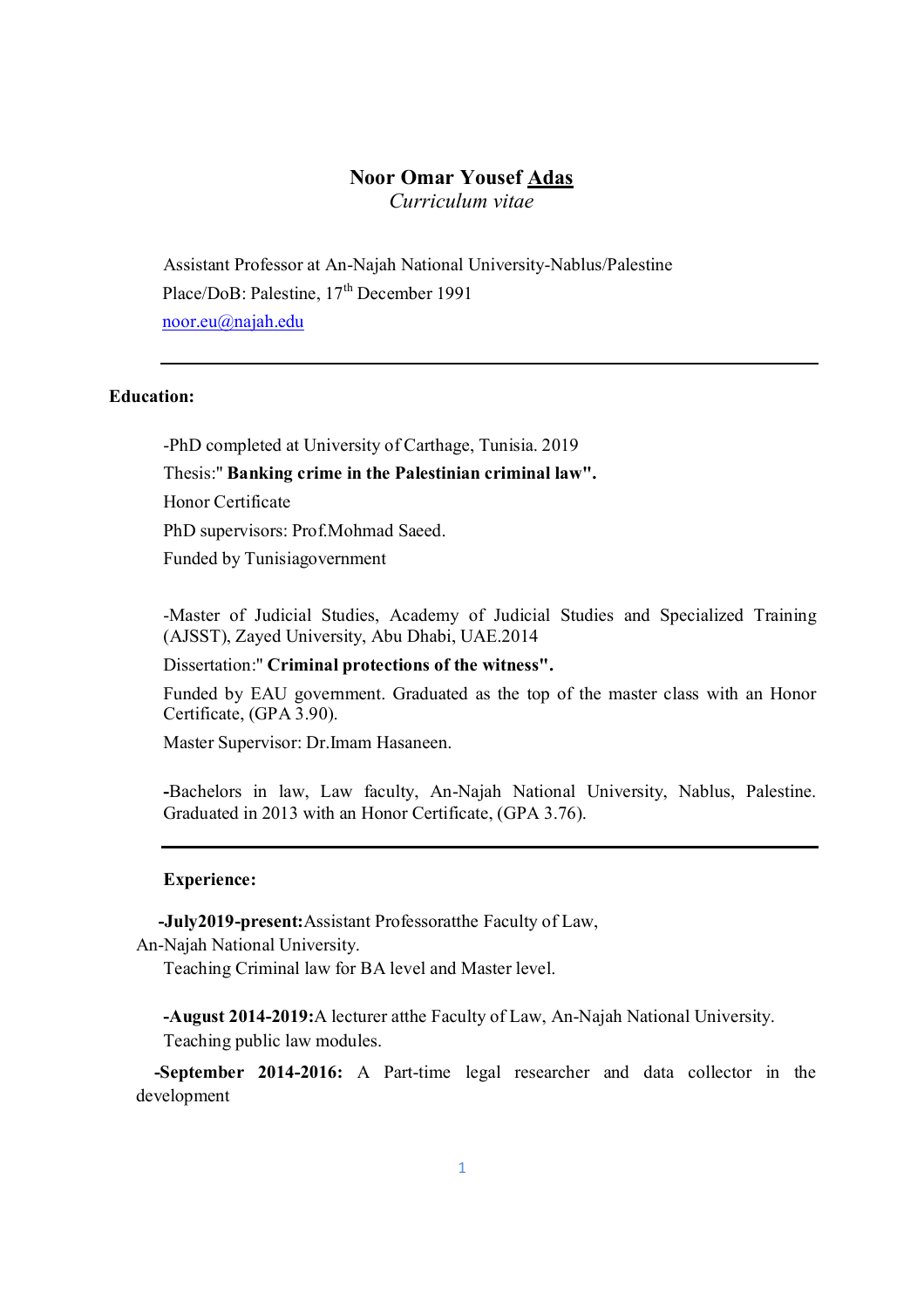Project of Master Criminal Law (An-Najah National University and Al Quds University) and the Master of Law and Economics program (Birzeit University). This project was funded by the European Union, and An-Najah National University/Nablus, Palestine.

**- March2015-present**: A qualified and registered lawyer at the Palestinian Bar **Association** 

#### **Professional Membership:**

**-2015:**A member of the Preparation Committee for the legal approach on countering cybercrimes in Palestine.

**-2015:** A member of the legal committee to draft the *Organ Donation Law*.

**-2013-present:** A member of Palestinian Bar association, Ramallah, Palestine.

#### **Publications:**

**-2020:** N.Adas, and G.khaled, **،** Legal Regulation of the Financial Follow-up Unit in

Palestine' A Research accepted for publication, by Journal of Sharjah University of Legal Sciences, Sharjah.

**-2019:**N.Adas, and G.khaled, 'Auditor's responsibility in achieving governance in

shareholder companies' A Paper Presented atinternational conference "Integrity and

Governance for Sustainable Development", organized By The Palestinian Anti-

Corruption Commission.

**-2016:** N.Adas, 'The Green Police: An Urgent Necessity To Apply Environmental Law In Palestine'. A Paper Presented At The Seventh Palestinian Environmental Awareness And Education Conference, Organized By The Environmental Education Center, Palestine.

**-2015:** N.Adas, *The Palestinian Criminal Procedures Law No.3 of 2001 and its Amendments*-*Supported by the Palestinian Court of Cassation's most important legal principles. The criminal protection of the witness* (EU project and An-Najah law school).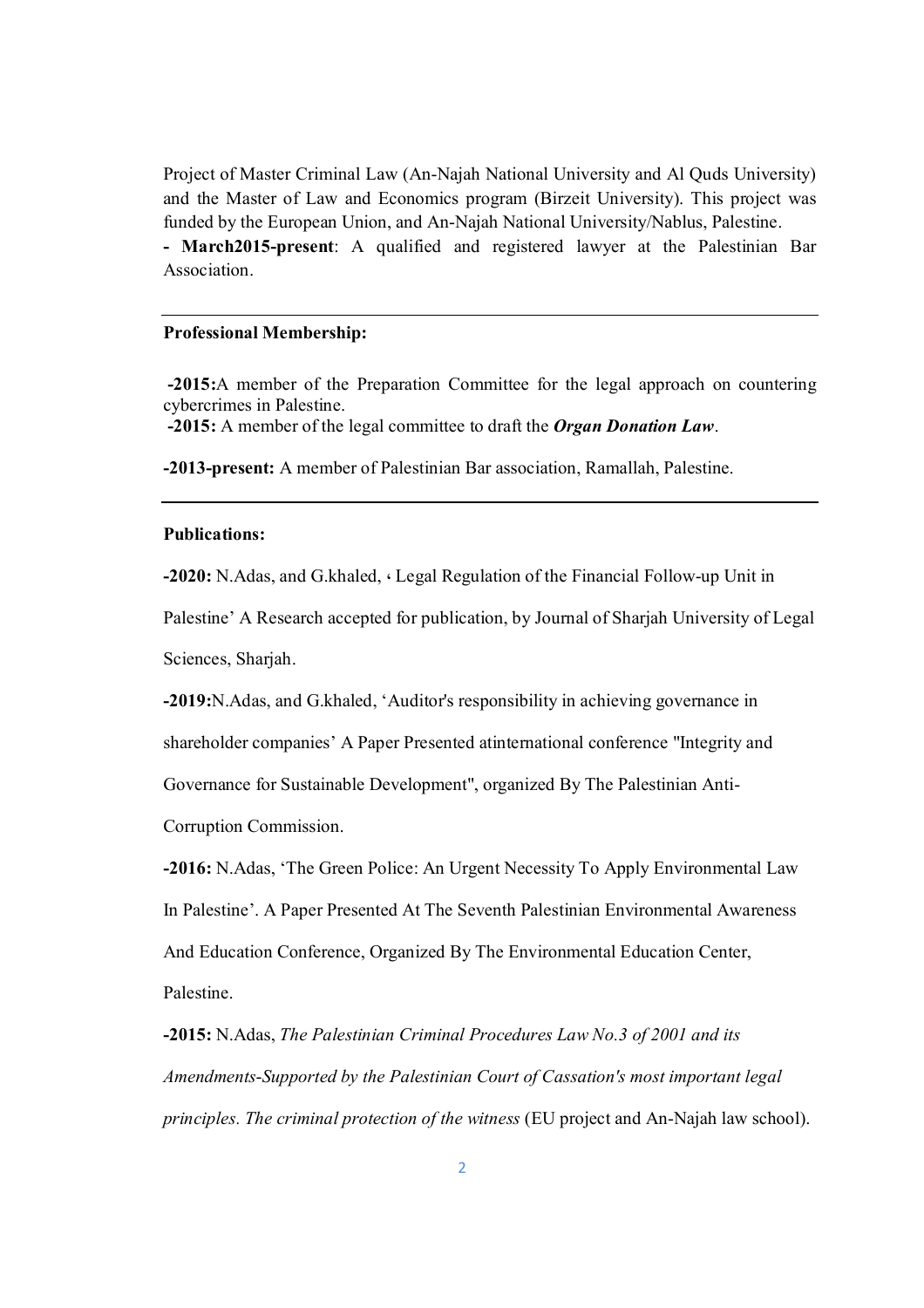**-2014:** N.Adas*. The criminal protection of the witness* (EU project and An-Najah lawschool).

# **Training Courses:**

**-2018:**Project proposals funding, Palestine.

**-2017:**Compensation of Moral Damage, Jorden.

**-2016:**Criminal Confrontation Of Money Laundering, Jorden.

**-2015:**The Cybercrime, Jorden.

**-2015:**The role of education against corruption, the Faculty of Law, An-Najah National University, Nablus, Palestine.

**-2014:** Legal Ethics, Academy of Judicial Studies and Specialized Training (AJSST), Abu Dhabi.

**-2014:** corruption, Academy of Judicial Studies and Specialized Training (AJSST), Abu Dhabi.

**-2014,** Arbitration, Academy of Judicial Studies and Specialized Training (AJSST), Abu Dhabi.

**-2014,** Administrative Judiciary, Academy of Judicial Studies and Specialized Training (AJSST), Abu Dhabi.

### **Languages:**

-Arabic: Native speaker

-English: moderate

### **Referees:**

Dr.AkramDoud, Assistant professor of Civil Law/An-Najah University. Email: akram@najah.edu